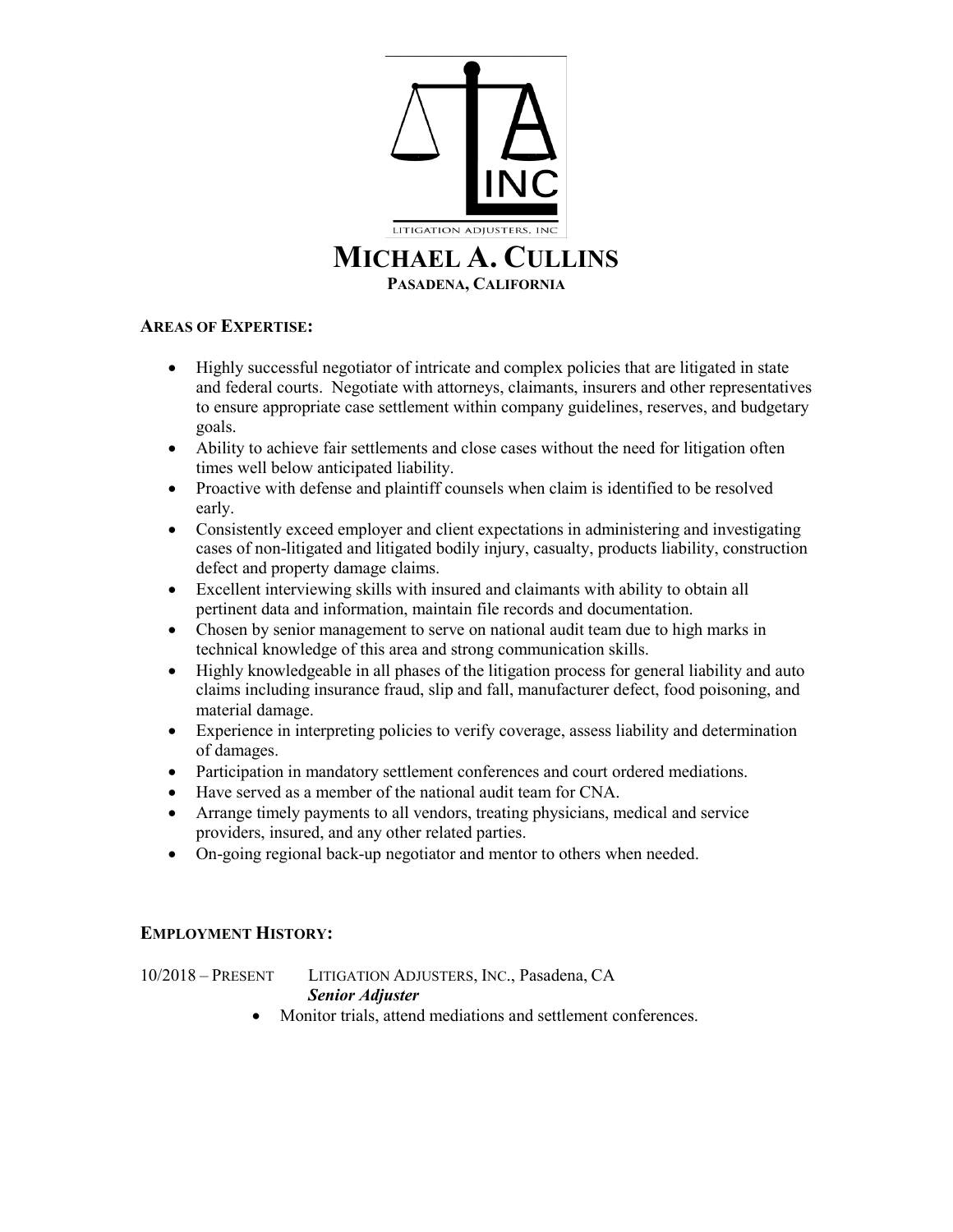### **EMPLOYMENT HISTORY (CONT'D.):**

#### 6/2016 – 6/2018 HUB INTERNATIONAL INSURANCE SERVICES, Encino, CA *Claims Specialist*

- Assisted clients regarding issues involving pending claims with the subject carrier involved.
- Addressed issues regarding coverage, liability, indemnity and status of pending or potential claims.
- Liaison between insurance carrier and clients.
- Monitored claims as needed.
- Consulted with and investigated coverage issues with insurance carrier when questions arose with insured's claim.
- Counseled clients regarding pending or potential claims.
- Developed and maintained positive relationships with insurance carriers and clients.

## 5/2005 – 6/2016 GREAT AMERICAN CUSTOM INSURANCE SERVICES DIVISION, Los Angeles, CA

## *Senior Claims Analyst*

- Specialized in underwriting contractors.
- Caseload consisted of bodily injury and property damage claims with primary limits of \$1,000,000.
- Investigated liability determination that involves litigated and nonlitigated claims.
- Performed initial investigations regarding excess claims to determine if there is an exposure to Great American's excess/umbrella policies.
- Investigated coverage issues that involve named insureds, as well as additional insureds.
- Served as occasional backup for VP and AVP on specific duties related to claims process continuing properly during their absence.
- Traveled to various states to represent company in all types of claims cases (court ordered and voluntary).
- Specialized in construction defect claims.
- Attended mediations all over the United States.
- Was promoted in 2008 from Claims Analyst role to Senior Claims Analyst.

#### **ADDITIONAL EMPLOYMENT:**

| $1/2000 - 4/2005$   | CNA COMMERCIAL INSURANCE, Brea, California<br><b>Claims Specialist</b>        |
|---------------------|-------------------------------------------------------------------------------|
| $8/1999 - 1/2000$   | CSE INSURANCE, Pasadena, California<br><b>Claims Representative</b>           |
| $11/1996 - 7/1999$  | CRUM & FORSTER INSURANCE, Pasadena, California<br><b>Claims Adjuster</b>      |
| $10/1989 - 10/1996$ | CALIFORNIA CASUALTY INSURANCE, Glendale, California<br><b>Claims Adjuster</b> |